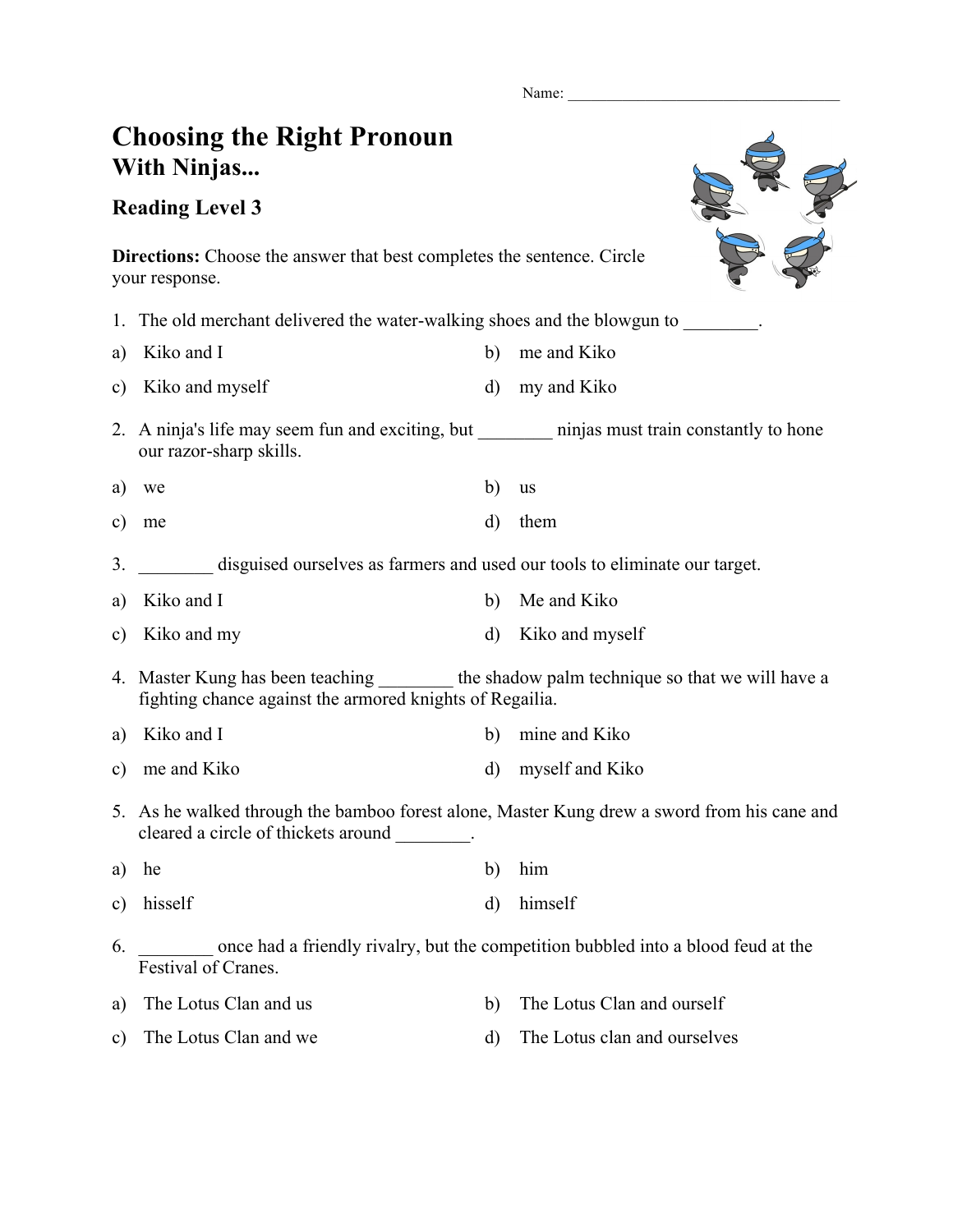| 7.            | ninjas from the Lotus Clan.                                                                                               |              | may look like farmers from some downcast village, but they are actually deadly  |
|---------------|---------------------------------------------------------------------------------------------------------------------------|--------------|---------------------------------------------------------------------------------|
| a)            | She and him                                                                                                               | b)           | He and Her                                                                      |
| $\mathbf{c})$ | Him and her                                                                                                               | $\mathbf{d}$ | She and he                                                                      |
|               | 8. After the bloody raid on the Fushimi Castle, <u>entitled</u> taught us the healing arts as well as the<br>deadly arts. |              |                                                                                 |
| a)            | Master Kung and she                                                                                                       | b)           | Master Kung and her                                                             |
| $\mathbf{c})$ | Master Kung and she's                                                                                                     | $\mathbf{d}$ | Master Kung and herself                                                         |
|               | 9. Master Kung taught _______ how to cover ourselves with weeds to conceal our movements<br>in the water.                 |              |                                                                                 |
| a)            | she and I                                                                                                                 | b)           | me and her                                                                      |
| $\mathbf{c})$ | me and she                                                                                                                | d)           | her and I                                                                       |
| 10.           | from the Royal Armory.                                                                                                    |              | were disguised as Ninjas from the Lotus Clan when they stole the Shogun's sword |
| a)            | She and he                                                                                                                | b)           | Her and him                                                                     |
| $\mathbf{c})$ | He and her                                                                                                                | $\mathbf{d}$ | She and him                                                                     |
| 11.           | are resourceful.                                                                                                          |              | The knights of Regailia were unafraid because we carried no weapons, but minjas |
| a)            | $\mathbf I$                                                                                                               | b)           | me                                                                              |
|               | c) we                                                                                                                     | d)           | <b>us</b>                                                                       |
|               | 12. As the guards shined the lights on , she threw a smoke bomb and vanished in the<br>confusion.                         |              |                                                                                 |
| a)            | she and I                                                                                                                 | b)           | she and me                                                                      |
| $\mathbf{c})$ | her and I                                                                                                                 | d)           | me and her                                                                      |
| 13.           | According to the sages, _______ are destined to cross blades again.                                                       |              |                                                                                 |
| a)            | Me and the Lotus Clan                                                                                                     | b)           | The Lotus Clan and I                                                            |
| $\mathbf{c})$ | The Lotus Clan and myself                                                                                                 | $\mathbf{d}$ | The Lotus Clan and me                                                           |
| 14.           | The red ninjas were throwing shurikens at _______.                                                                        |              |                                                                                 |
| a)            | he and her                                                                                                                | b)           | her and him                                                                     |
| $\mathbf{c})$ | she and him                                                                                                               | d)           | she and he                                                                      |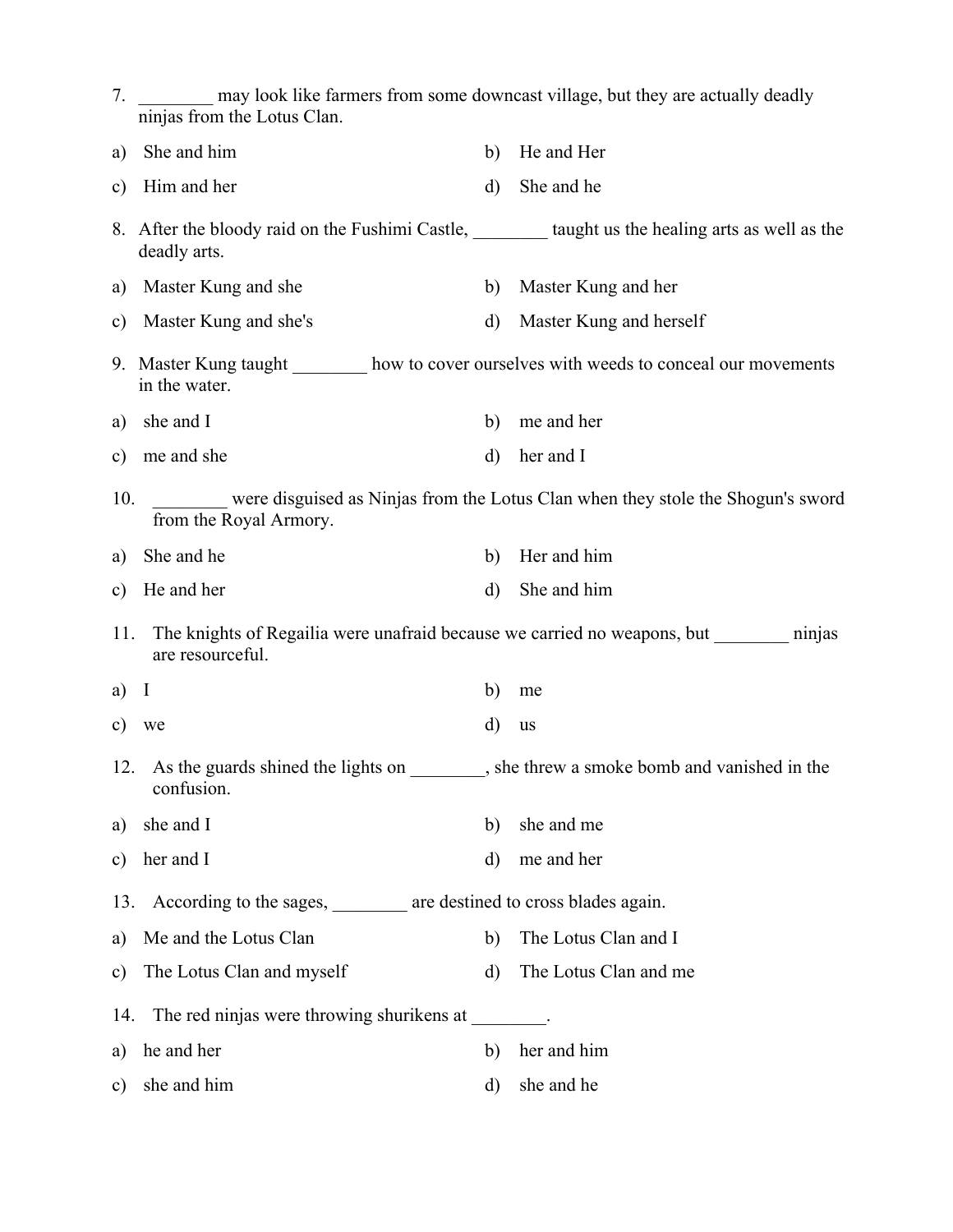| 15.           | The ninjas from the Lotus Clan can walk in the sand, snow, or mud without leaving tracks,<br>which makes it difficult for enemies to follow ________. |              |                            |  |  |
|---------------|-------------------------------------------------------------------------------------------------------------------------------------------------------|--------------|----------------------------|--|--|
| a)            | they                                                                                                                                                  | b)           | them                       |  |  |
| $\mathbf{c})$ | their                                                                                                                                                 | d)           | they're                    |  |  |
| 16.           | Kiko was the one ___________ left her training equipment in Master Kung's rock garden.                                                                |              |                            |  |  |
| a)            | who                                                                                                                                                   | b)           | whom                       |  |  |
| $\mathbf{c})$ | whose                                                                                                                                                 | $\mathbf{d}$ | whom's                     |  |  |
|               | 17. Kiko prefers to use poison darts when is silencing enemies of the Lotus Clan.                                                                     |              |                            |  |  |
| a)            | she                                                                                                                                                   | b)           | her                        |  |  |
| $\mathbf{c})$ | herself                                                                                                                                               | d)           | hers                       |  |  |
|               | 18. I laid in ambush awaiting the start of the second fight between                                                                                   |              |                            |  |  |
| a)            | the Red Shogun and he                                                                                                                                 | b)           | the Red Shogun and his     |  |  |
| $\mathbf{c})$ | him and the Red Shogun                                                                                                                                | $\rm d)$     | himself and the Red Shogun |  |  |
| 19.           | The Red Shogun invited ___________ to a gala at Fushimi Castle in an attempt to parlay a<br>truce.                                                    |              |                            |  |  |
| a)            | Kiko and I                                                                                                                                            | b)           | mine and Kiko              |  |  |
| $\mathbf{c})$ | Kiko and myself                                                                                                                                       | d)           | me and Kiko                |  |  |
| 20.           | I told the Red Shogun that I could see ________ serving in his army, while I plotted his<br>evisceration.                                             |              |                            |  |  |
| $a)$ I        |                                                                                                                                                       | b)           | me                         |  |  |
| c) $my$       |                                                                                                                                                       | d)           | myself                     |  |  |
| 21.           | Kiko launched the poisoned dart at the pack of Lotus Clan ninjas and hit the one ______<br>she targeted.                                              |              |                            |  |  |
| a)            | who                                                                                                                                                   | b)           | whom                       |  |  |
| C)            | whose                                                                                                                                                 | d)           | who's                      |  |  |
| 22.           | Grey Lotus silently drew his katana from its scabbard and told to be quiet by<br>holding one finger over his mouth.                                   |              |                            |  |  |
| a)            | me and Kiko                                                                                                                                           | b)           | Kiko and I                 |  |  |
| c)            | my and Kiko                                                                                                                                           | d)           | Kiko and myself            |  |  |